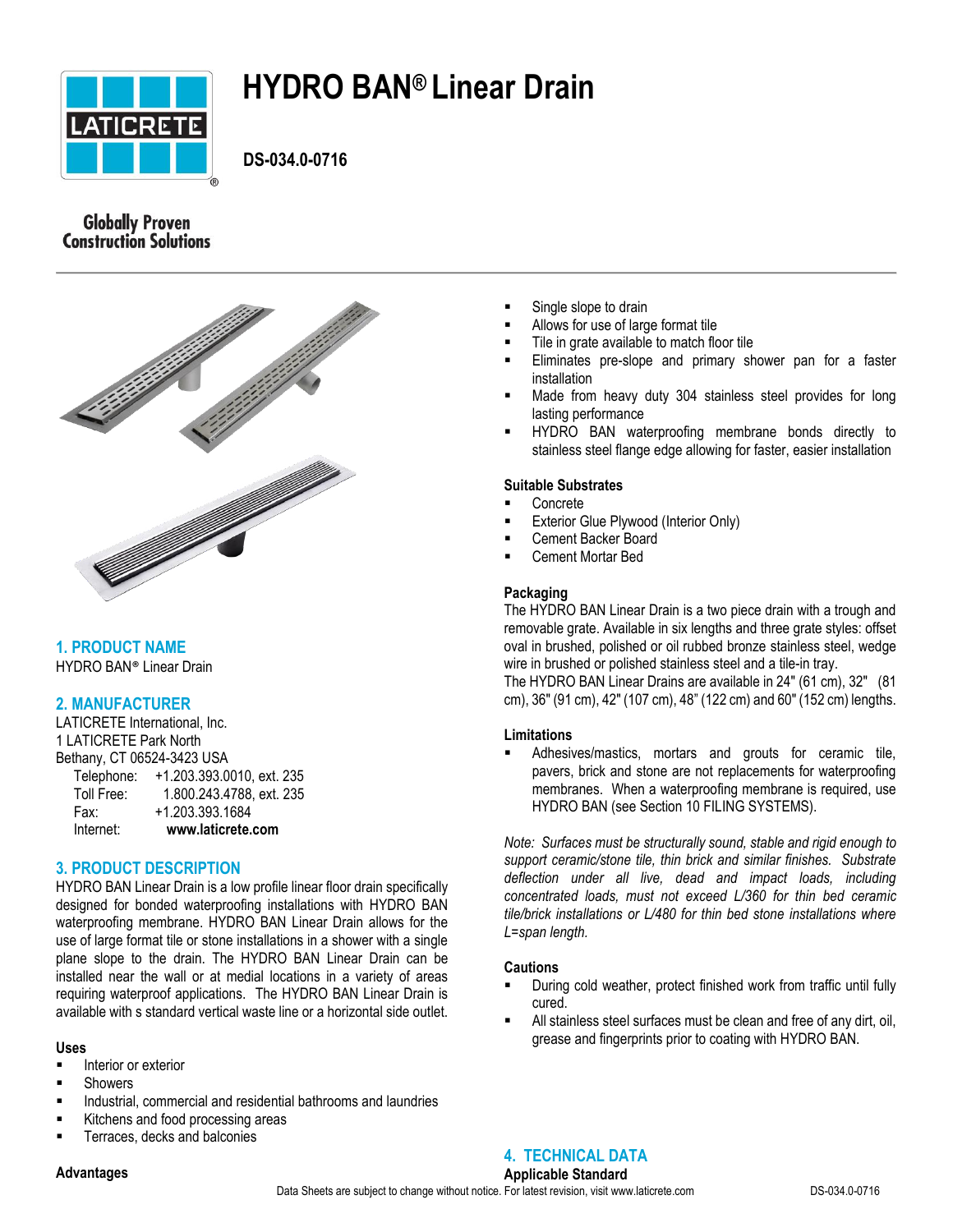Code approval per ASME A 112.18-2/CSA B125.2.05 (US and Canada)

## **Working Properties**

The HYDRO BAN® Linear Drain series installs per IAPMO IGC 195. Waterproof using HYDRO BAN per TCNA B422.

# **5. INSTALLATION**

## **Surface Preparation**

All surfaces should be between 40°F (4°C) and 90°F (32°C) and structurally sound, clean and free of all dirt, oil, grease, laitance, paint, concrete sealers or curing compounds. Dry dusty concrete slabs or masonry should be dampened and excess water swept off. Installation may be made on a damp surface. Expansion joints shall be provided<br>through the tile work from all construction or through the tile work from all construction or expansion joints in the substrate. Follow ANSI specification A108.01- 3.7: Requirements for Movement Joints: Preparations by Other Trades" or TCNA detail EJ-171 "Movement joints-Vertical & Horizontal". Do not cover expansion joints with mortar.

Typically Linear Drains should run from sill plate to sill plate (the width of the shower) against a wall (see ES-B415LD Bonded Corner Placement). Alternatively they can also be placed in medial locations (see ES-B415LD Unbonded Medial Placement) or at the shower entrance. In all locations the waste line for standard size HYDRO BAN Linear Drains are in the center of the linear drain. When installed against a wall the center of the waste line should be located far enough away from the sill plate to accommodate wall sheathing and finished tile surface. For 1/2" (12 mm) wall board and 3/8" (9 mm) tile the center of the waste line should be located far enough away from the sill plate to accommodate wall sheathing and finished tile surface. For 1/2" (12mm) wall board and 3/8" (9 mm) tile the center of the waste line should be located 2 1/4" (57mm) out from the sill plate.

**Mortar Bed—Installation Over Concrete** (see ES-B415LD Bonded Corner Placement and ES-B415LD Unbonded Medial) For a Bonded mortar bed over concrete installation, before placing mortar, apply a slurry bond coat made from 254 Platinum. While the slurry bond coat is wet, spread 3701 Fortified Mortar and compact well. Bonded mortar beds over concrete shall be 3/4"(19 mm) minimum to 2"(50 mm) maximum. For an unbonded installation over concrete (see ES-415LD Unbonded Medial) a cleavage membrane as specified in ANSI A108.02-3.8 should be used in place of the slurry bond coat. The 3701 Fortified Mortar should be reinforced with  $2'' \times 2''$  (50 x 50 mm) reinforcing mesh. Unbonded mortar beds over concrete shall be 1- 1/4"(32 mm) minimum to 2"(50 mm) maximum. In both bonded and unbonded mortar Bed installations place enough 3701 Fortified Mortar where the linear drain will be set to support the bottom and under the flanges of the drain trough. Minimum height from the flange to the substrate should be 1-1/2" (38 mm). Make the connection to the waste line when the drain is set into place using a no hub connection (not supplied), see installation instructions below. Next place a ribbon of 3701 Fortified Mortar along the opposite wall to create a 1/4" (6 mm) per foot slope to the HYDRO BAN Linear Drain. Fill the area between the drain and the walls with 3701 Fortified Mortar; screed and compact well. Mortar beds in excess of 2"(50 mm) thick shall be detailed by the architect per TCNA F112.

**Mortar Bed – Installation Over Exterior Glue Plywood (EGP)** (see ES-415LD EGP Bonded Corner Placement and ES-415LD EGP Unbonded Medial Placement)

For a bonded mortar bed over EGP installation, before placing mortar, install a cleavage membrane as specified in ANSI A108.02-3.8. Expanded metal lath (minimum 2.5 pounds (1.1 kg)/square yard (0.8

square meters) and complying with ANSI A108.02 3.6) is then nailed or stapled to the subfloor over the cleavage membrane. Following the lath spread 3701 Fortified Mortar and compact well. Bonded mortar beds over EGP shall be 3/4"(19 mm) minimum to 1 1/2"(38 mm) maximum. For an unbonded installation over EGP (see ES-415LD EGP Unbonded Medial Placement) install a cleavage membrane as specified in ANSI A108.02-3.8 and then spread the 3701 Fortified Mortar. In both bonded and unbonded mortar bed installations place enough 3701 Fortified Mortar where the linear drain will be set to support the bottom and under the flanges of the drain trough. Minimum height from the flange to the substrate should be 1-1/2" (38 mm). Make the connection to the waste line when the drain is set into place using a no hub connection (not supplied). Next place a ribbon of 3701 Fortified Mortar along the opposite wall to create a 1/4" (6 mm) per foot slope to the HYDRO BAN Linear Drain. Fill the area between the drain and the walls with 3701 Fortified Mortar; screed and compact well. Mortar beds in excess of 2"(50 mm) thick shall be detailed by the architect per TCNA F112.

## **Installation Instructions (Fig. 1)**

- 1. Connect outlet (D) to waste pipe (F) via 2"(50 mm) no hub connection using a rubber coupling (E) (not provided). Note: outlet section (D) is 3"(76 mm) long and can be modified for height adjustment. Grate A has adjustable feet for finer adjustment (Minimum tile height with thin-set is 3/8"(10 mm), maximum tile height is 3/4"(19 mm).
- 2. Using 3701 Fortified Mortar, set and level channel (C).
- 3. Spread 3701 Fortified Mortar, slope 1/4" per foot (19mm per m) to the drain in a single plane. Note: tile height should finish 1/16"(1.5 mm) higher than the grate height or the tile in the Tile in Drain Grate.
- 4. When the mortar is dry install backer board per manufacturer's instructions. The backer board will sit on the drain flange and mortar (see ES-B415LD Bonded Corner Placement or ES-B415LD EGP Bonded Corner Placement).
- 5. After the backer board has been installed waterproof the installation using HYDRO BAN per instructions in DS663.0 and DS663.5. The stainless steel needs to be clean and free of any grease, dirt or fingerprints prior to coating with HYDRO BAN. The HYDRO BAN should cover the metal flange on the linear drain trough to the top of the first radius and extend up the walls and over the entire mortar bed. If the gap between the linear drain flange and the wall board is larger than 1/8" (3 mm) it should be filled with a Polymer Modified Thin-Set (e.g. 254 Platinum). An alternative would be to use 6" (150 mm) wide Waterproofing/Anti-Fracture Fabric imbedded into the HYDRO BAN around four sides of the linear drain overlapping the flange and the 3701 Fortified Mortar. Lap Waterproofing/Anti-Fracture Fabric and HYDRO BAN liquid up the wall when adjacent to shower wall and over wall board. When using Waterproofing/Anti-Fracture Fabric with HYDRO BAN to bridge a gap larger than 1/8" (3 mm) the gap should be filled with a Polymer Modified Thin-Set (e.g. 254 Platinum) prior to waterproofing. DO NOT waterproof the inside walls and bottom of the linear drain channels.
- 6. Take measures to protect grate (A) prior to tiling. Keeping the grate (A) in the channel (C), thin-set and tile on the waterproof membrane. Ensure tile allows for easy removal of the grate (A). The height should finish 1/16" (1.5 mm) higher than the grate height or tile in the tile-in drain grate.
- 7. If the grate has adjustable feet then adjust grate (A) height with adjustable feet (B) as needed.
- 8. When installing the HYDRO BAN® Linear Tile-In Drain Grate (A) will need to be primed with two coats of HYDRO BAN prior to thin-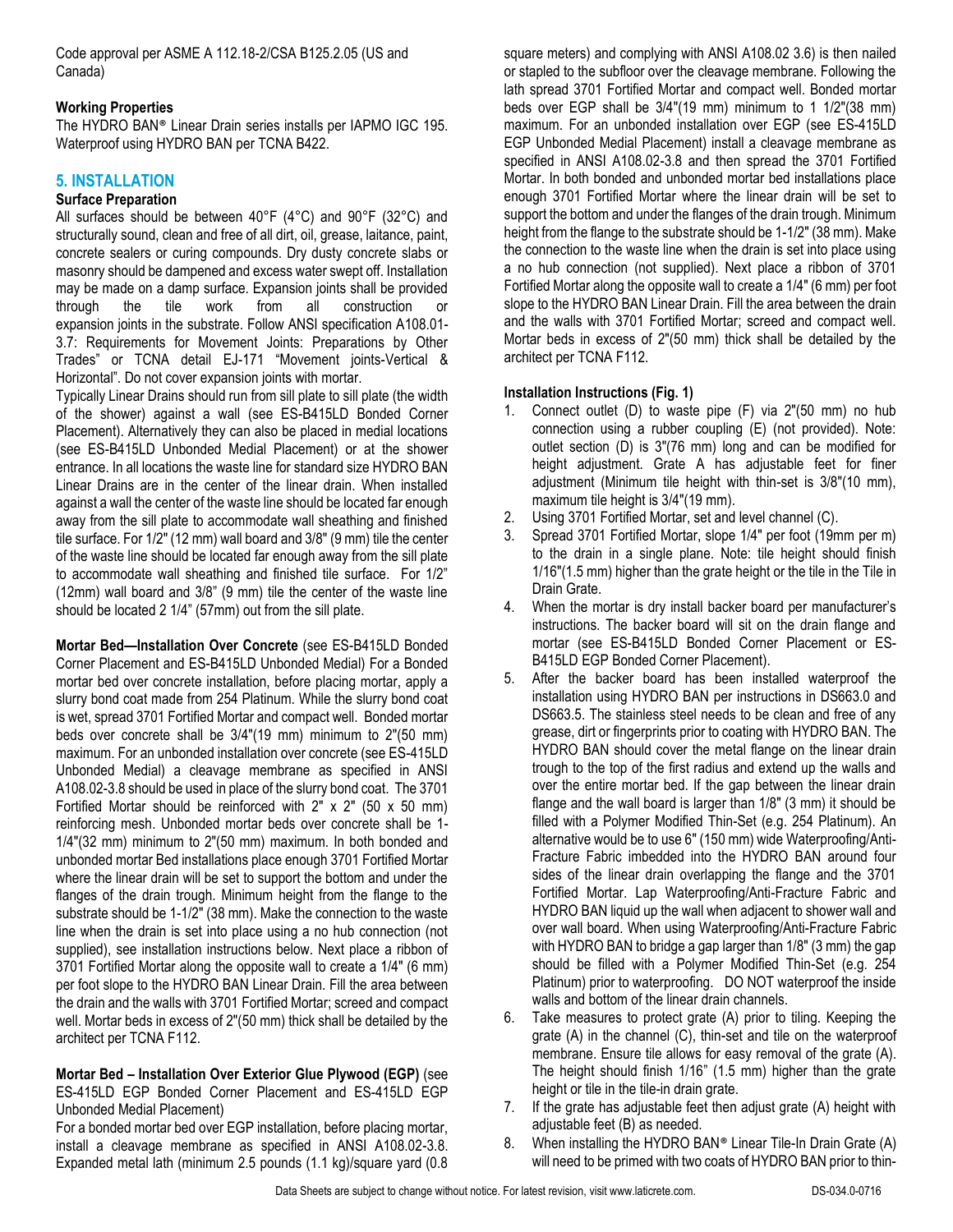setting the tile into the top grate. The stainless steel from the linear drains needs to be clean and free of any grease, dirt or fingerprints prior to coating with HYDRO BAN.

9. When the second coat of HYDRO BAN is dry the installation can be tiled using a polymer fortified thin-set and grouted with PERMACOLOR® Grout. or SPECTRALOCK® PRO Premium Grout† .



**Instructions to make a drain waste line connection with no access to tighten rubber coupling**. Fig. 3 cut the 2" (50 mm) waste line (H) so the drain, a 2" (50 mm) rubber coupling (E), a length of 2" (50 mm) plastic pipe (F) (plastic pipe material should match waste line and plastic coupling material) and 2" (50 mm) plastic coupling (G) can be added to the drain outlet. Cement a 2" (50 mm) plastic coupling (G) to the length of the 2" (50 mm) diameter plastic pipe (F) using the appropriate cement for either PVC or ABS. Attach the rubber coupling (E) to the linear drain outlet and the length of 2" (50 mm) diameter plastic pipe (F). Tighten hose clamps on 2" (50 mm) rubber coupling (E). The final connection is made when the linear drain is installed by cementing the free end of the 2" (50 mm) diameter coupling (G) to the waste line (H).

Side outlet drains will be installed the same as the vertical waste line connections except the plumbing connections will be made through the wall.



## **Installation Instructions (Fig. 4)**

When a drain installation requires a clamping ring with a primary shower pan this can be provided as a custom HYDRO BAN Linear Drain with a  $2$ " (50.8 mm) threaded nipple 1  $\frac{1}{2}$ " (38.1 mm) length. The installation instructions are as follows in Fig. 4.

- 1. Install the clamping ring drain body (G) to the domestic waste line. Clamping ring drains can be provided in ABS, PVC or Cast Iron. The ABS and PVC will be connected using the appropriate ABS or PVC pipe cement with primer. The cast iron clamping ring drains can either have a no hub connection or a female pipe threaded connection.
- 2. Connect clamping ring drain to the waste outlet as appropriate for the clamping ring drain construction material: follow the adhesive instruction for ABS or PVC as required, if a cast iron drain is used connect with either a no hub rubber connector (not provided) using the hose clamps provided or wrap the threads on the waste line with Teflon tape and thread on the clamping ring drain body.
- 3. Install a pre-slope using 3701 Fortified Mortar from the lip of the clamping ring drain body out to the walls with a 2% slope. When the 3701 Fortified Mortar has dried apply two coats of HYDRO BAN liquid applied waterproofing over the 3701 Fortified Mortar following DS 663.0 and 663.5.
- 4. Install the clamping ring (E) as recommended with a bead of LATASIL™ under the clamping ring but over the cured HYDRO BAN. Tighten down the clamping ring using the hex head bolts (F) provided.
- 5. Thread the 2" (50 mm) stainless steel threaded nipple (D) into the clamping ring (E) to the desired height. Apply a bead of HYDRO BAN Adhesive & Sealant around the outside of the channel throat (C) and place the channel (B) into the stainless steel threaded nipple (D).
- 6. Pack 3701 Fortified Mortar around the channel (B) up to the height of the flange on the channel and slope to the opposite walls with a 2% slope (1/4" (6 mm) per 12" (305 mm)).
- 7. When the 3701 Fortified Mortar is dry install backer board per manufacturer's instructions. The backer board will sit on the drain flange and mortar (see ES-B415LD Bonded Corner Placement or ESB415LD EGP Bonded Corner Placement).
- 8. After the backer board has been installed waterproof the installation using HYDRO BAN per instructions in DS663.0 and DS663.5. The stainless steel needs to be clean and free of any grease, dirt or fingerprints prior to coating with HYDRO BAN®. The HYDRO BAN should cover the metal flange on the linear drain trough to the top of the first radius and extend up the walls and over the entire mortar bed. If the gap between the linear drain flange or the 3701 Fortified Mortar and the wall board is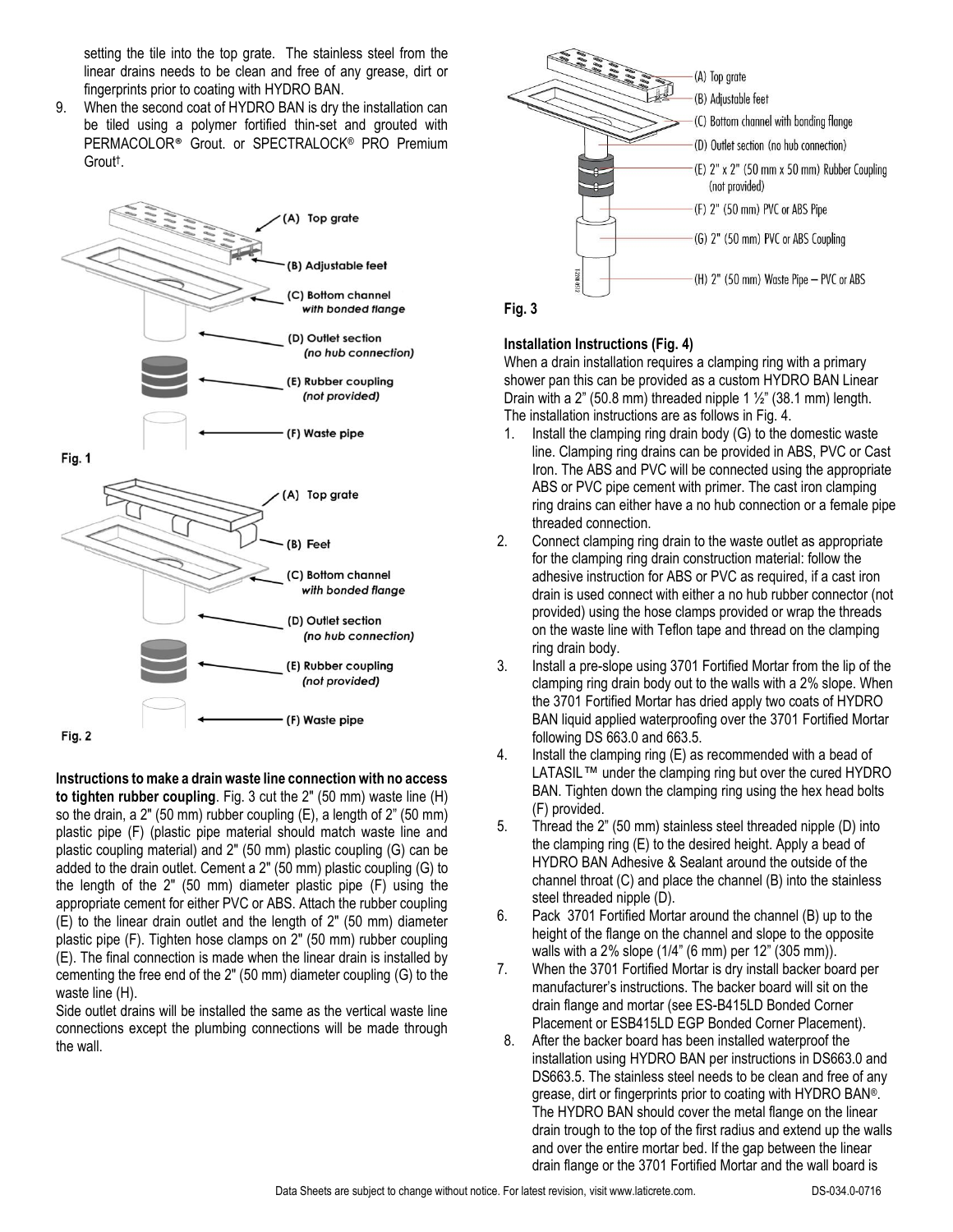larger than 1/8" (3 mm) it should be filled with a Polymer Modified Thin-Set (e.g. 254 Platinum). An alternative would be to use 6" (150 mm) wide Waterproofing/Anti-Fracture Fabric imbedded into the HYDRO BAN® around four sides of the linear drain overlapping the flange and the 3701 Fortified Mortar. Lap Waterproofing/Anti-Fracture Fabric and HYDRO BAN liquid up the wall when adjacent to shower wall and over wall board. When using Waterproofing/Anti-Fracture Fabric with HYDRO BAN to bridge a gap larger than 1/8" (3 mm) the gap should be filled with a Polymer Modified Thin-Set (e.g. 254 Platinum) prior to waterproofing. DO NOT waterproof the inside walls and bottom of the linear drain channels.

- 9. Install either the offset oval grate of the tile-in grate as appropriate and set tile using 254 Platinum thin-set
- 10. The offset oval grate has adjustable feet for finer adjustment (Minimum tile height with thin-set is 3/8"(10 mm), maximum tile height is 3/4"(19 mm). The tile-in grate does not have adjustable feet as they are not required. Note: tile height should finish 1/16"(1.5 mm) higher than the grate height or the tile in the Tile-In Grate.
- 11. Take measures to protect grate (A) prior to tiling. Keeping the grate (A) in the channel (B), thin-set and tile on the waterproof membrane. Ensure tile allows for easy removal of the grate (A). If the grate has adjustable feet then adjust grate (A) height with adjustable feet as needed.
- 12. When installing the HYDRO BAN Linear Tile-In Grate (A) will need to be primed with two coats of HYDRO BAN prior to thinsetting the tile into the top grate. The stainless steel from the linear drains needs to be clean and free of any grease, dirt or fingerprints prior to coating with HYDRO BAN.
- 13. When the second coat of HYDRO BAN is dry the installation can be tiled using a polymer fortified thin-set and grouted with PERMACOLOR® Grout or SPECTRALOCK® PRO Premium Grout.

#### **Custom HYDRO BAN Linear Drain Clamping Ring Assembly**





#### **Fig. 5**

#### **Cleaning**

Clean tools and tile work with water while the LATICRETE® products are fresh. NEVER use steel wool, wire brushes, chlorine bleach, hydrochloric acid (muriatic acid), or any chloride cleaners on stainless steel. Instead clean the polished and brushed stainless steel grates with commonly available products such as Bar Keepers Friend® or Soft Scrub®. The Oil Rubbed Bronze grates should only be cleaned with soap and warm water and light brushing with a soft bristle brush.

#### **6. AVAILABILITY AND COST**

#### **Availability**

LATICRETE and LATAPOXY® materials are available worldwide.

#### **For Distributor Information:**

Toll Free: 1.800.243.4788 Telephone: +1.203.393.0010 For on-line distributor information, visit LATICRETE at **www.laticrete.com**

**Cost** Contact a LATICRETE Distributor in your area.

#### **7. WARRANTY**

| See 10. FILING SYSTEM: |                                     |
|------------------------|-------------------------------------|
| DS 230.13:             | <b>LATICRETE Product Warranty</b>   |
| A component of         |                                     |
| DS 230.10:             | LATICRETE 10 Year System            |
|                        | Warranty (United States & Canada)   |
| DS 025.0:              | LATICRETE 25 Year System            |
|                        | Warranty (United States and Canada) |
| DS 230.99:             | LATICRETE Lifetime System           |
|                        | Warranty (United States and Canada) |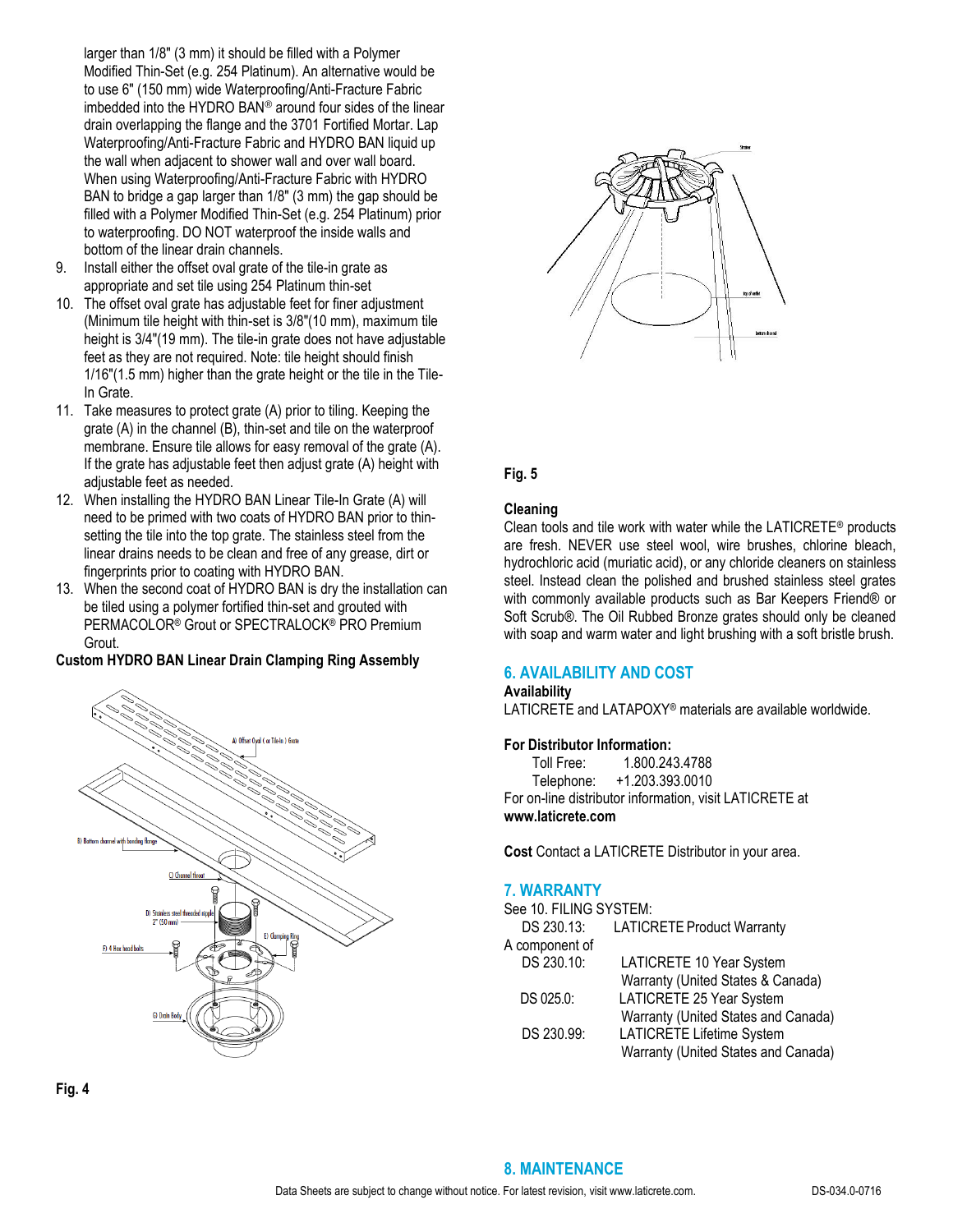The non-finish or non-exposed portion of the HYDRO BAN® Shower System products require no maintenance. However, installation performance and durability may depend on properly maintaining products and finishes that cover the HYDRO BAN Shower System products and thosesupplied by other manufacturers. The exposed portion of the stainless steel HYDRO BAN Drains can be cleaned and maintained using a non-abrasive stainless steel cleaner or polish with a clean soft white cotton cloth. When cleaning the oil rubbed bronze drains use a non-abrasive cleaner and clean soft cloth. When cleaning the stainless steel or oil rubbed bronze drains contact the cleaner manufacturer if another cleaner type will be used to ensure compatibility with the drain material.

# **9. TECHNICAL SERVICES**

# **Technical Assistance**

| Information is available by calling |                           |  |  |  |  |
|-------------------------------------|---------------------------|--|--|--|--|
| Toll Free:                          | 1.800.243.4788, ext. 235  |  |  |  |  |
| Telephone:                          | +1.203.393.0010, ext. 235 |  |  |  |  |
| Fax:                                | +1.203.393.1948           |  |  |  |  |

#### **Technical and Safety Literature**

To acquire technical and safety literature, please visit our website at **www.laticrete.com.**

#### **10. FILING SYSTEM**

|  | Additional product information is available on our website at    |  |  |  |
|--|------------------------------------------------------------------|--|--|--|
|  | www.laticrete.com. The following is a list of related documents: |  |  |  |

| DS 230.13: | <b>LATICRETE Product Warranty</b>                       |
|------------|---------------------------------------------------------|
| DS 230.10: | LATICRETE 10 Year System                                |
|            | Warranty (United States & Canada)                       |
| DS 025.0:  | LATICRETE 25 Year System                                |
|            | Warranty (United States and Canada)                     |
| DS 230.99: | <b>LATICRETE Lifetime System</b>                        |
|            | Warranty (United States and Canada)                     |
| DS 100.0:  | 3701 Fortified Mortar                                   |
| DS 250.0:  | PERMACOLOR Grout                                        |
| DS 663.0:  | <b>HYDRO BAN</b>                                        |
| DS 677.0:  | 254 Platinum                                            |
| DS 681.0:  | SPECTRALOCK <sup>®</sup> PRO Premium Grout <sup>†</sup> |
| DS 663.5:  | <b>HYDRO BAN How to Instructions</b>                    |
|            |                                                         |